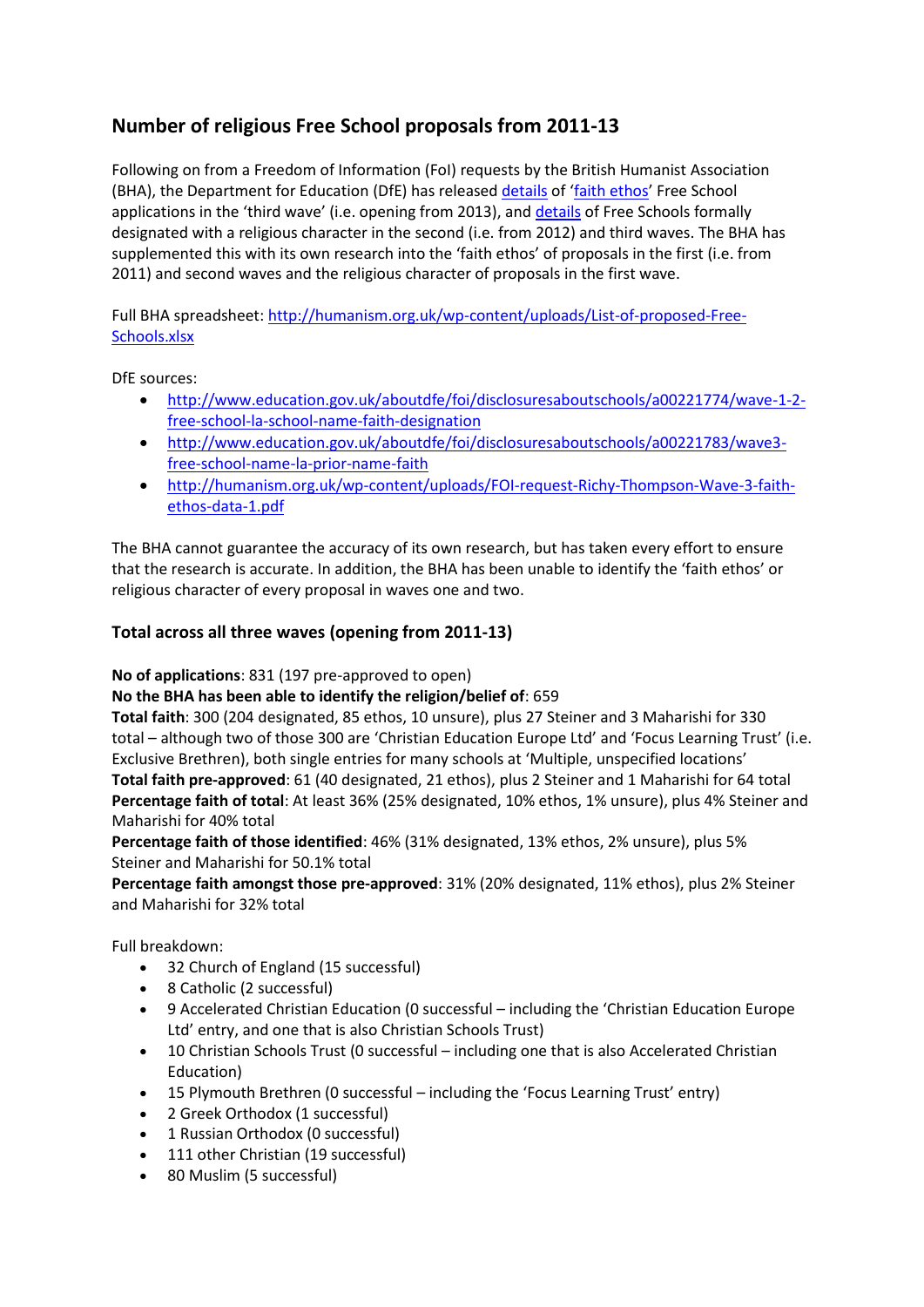- 13 Sikh (7 successful)
- 12 Jewish (6 successful)
- 3 Hindu (2 successful)
- 1 'Hindu/Buddhist/Ghandian' (0 successful the first ever proposal for a Buddhist state school?)
- 1 Satanist (0 successful)
- 1 'All faiths' (1 successful)
- 27 Steiner (2 successful)
- 3 Maharishi (1 successful)
- 329 not faith (134 successful)

### **Wave 1 (opening from 2011)**

#### **No of applications**: 323 (33 pre-approved to open)

#### **No the BHA has been able to identify the religion/belief of**: 203

**Total faith**: 103 (71 designated, 21 ethos, 10 unsure), plus 17 Steiner and 1 Maharishi for 121 total – although two of those 103 are 'Christian Education Europe Ltd' and 'Focus Learning Trust' (ie Exclusive Brethren), both single entries for many schools at 'Multiple, unspecified locations' **Total faith pre-approved**: 11 (8 designated, 3 ethos), plus 1 Maharishi for 12 total

**Percentage faith of total**: At least 32% (22% designated, 7% ethos, 3% unsure), plus 6% Steiner and Maharishi for 37% total

**Percentage faith of those identified**: 51% (35% designated, 10% ethos, 5% unsure), plus 9% Steiner and Maharishi for 60% total

**Percentage faith amongst those pre-approved**: 33% (24% designated, 9% ethos), plus 3% Maharishi for 36% total

Full breakdown:

- 8 Church of England (2 successful)
- 4 Catholic (0 successful)
- 8 Accelerated Christian Education (0 successful including the 'Christian Education Europe Ltd' entry, and one that is also Christian Schools Trust)
- 8 Christian Schools Trust (0 successful including one that is also Accelerated Christian Education)
- 1 Plymouth Brethren entry (0 successful including the 'Focus Learning Trust' entry)
- 1 Russian Orthodox (0 successful)
- 33 other Christian (3 successful)
- 33 Muslim (1 successful)
- 4 Sikh (1 successful)
- 2 Jewish (2 successful)
- 1 Hindu (1 successful)
- 1 Satanist (0 successful)
- 17 Steiner (0 successful)
- 1 Maharishi (1 successful)
- 82 not faith (21 successful)

#### **Wave 2 (opening from 2012)**

**No of applications**: 273 (62 pre-approved to open) **No the BHA has been able to identify the religion/belief of**: 221 **Total faith**: 104 (79 designated, 25 ethos), plus 7 Steiner for 111 total